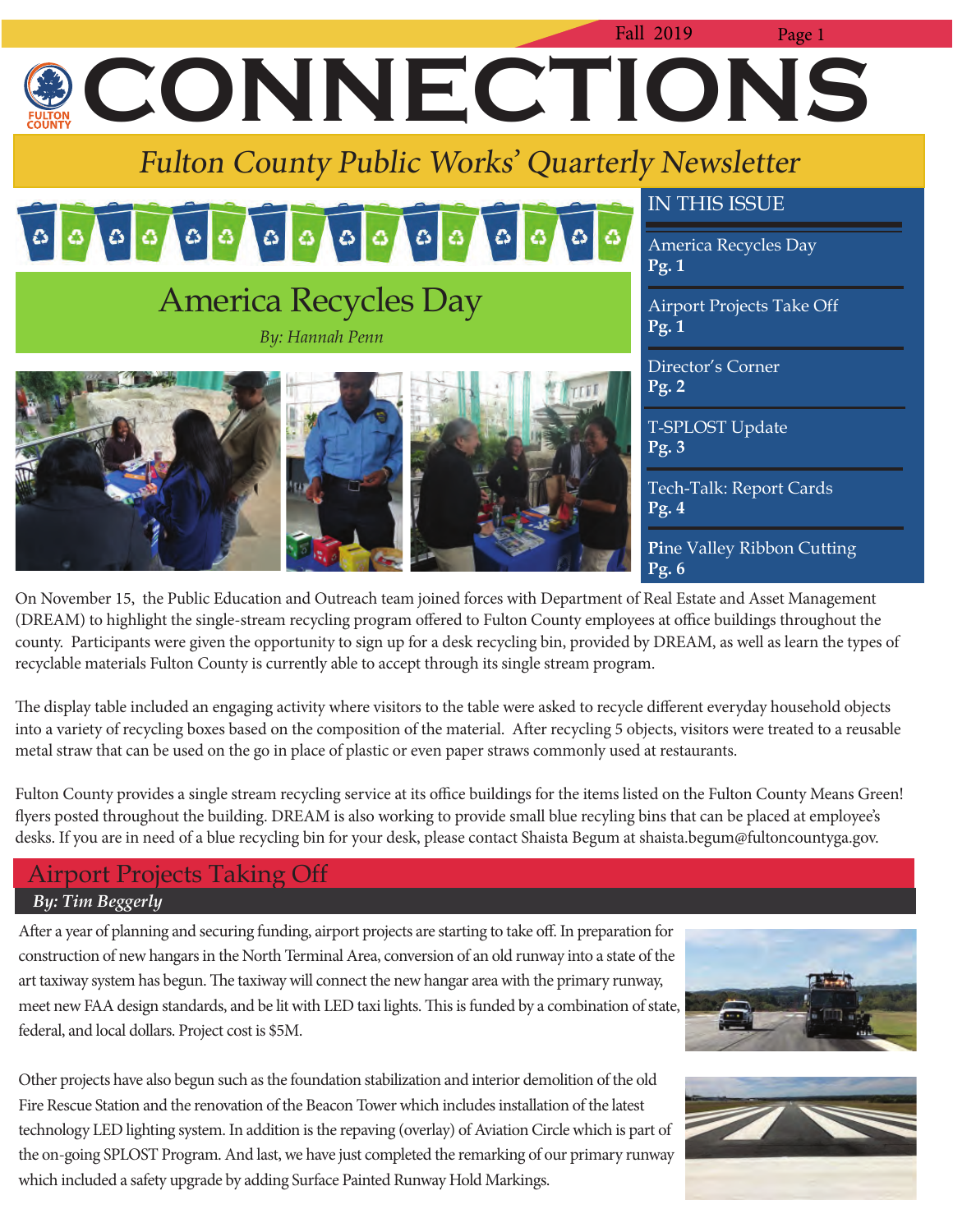

## *David Clark*

It is exciting times for Fulton County and the Public Works employees. With the full support of the Board of Commissioners, the Manager's Office and Human Resources Department continues to improve ways to better engage Fulton County's employees with their supervisors as part of the overall Performance Management Program. As most of you know, over the past two years, all Fulton County departments have been setting performance based goals on a departmental level. Public Works continues to be on track for 2019 and we should earn another bonus in early 2020.

The exact amount will not be known until the 2020 budget has been approved by the BOC and the final performance numbers are turned in.

In 2020, the next phase of the overall program will begin. Currently all supervisors and managers are taking a course that will help guide them in developing individual performance management goals for each of their employees. This new performance management program is designed to better foster the relationships between the employees and the supervisors by allowing specific annual goals to be set and monitored throughout the year. At this time, future pay adjustments will not be tied to this part of the program. However, in the future, it is the intent of the Manager's Office to move away from departmental goals as the basis for the bonuses and towards these individual goals and overall performance.

One of the key elements of this program will be quarterly check-in meetings between the supervisor and the employee. These meetings will give both the opportunity to review the current goals the employee is working towards as well as adjusting them when necessary. My previous employers had a very similar program and I found it invaluable in discussing my overall performance with my supervisors and to better clarify the specific expectations that they had for my performance. Therefore, I suspect it will be equally valuable here in Fulton.

The program will gradually roll out during the first half of 2020, so be looking for meeting invites between yourself and your supervisor in early 2020.

| Promotions                                    |  |  |
|-----------------------------------------------|--|--|
| Sadie Spear-Records and Documents Coordinator |  |  |
| Willie Franklin-Assistant Airport Manager     |  |  |
| Jonas Tobler-Heavy Equipment Operator         |  |  |
| Thomas Price-Heavy Equipment Operator         |  |  |
| <b>Congratulations Retirees!</b>              |  |  |
| Ray Wooten                                    |  |  |
| Grady Cochran                                 |  |  |
| Simone Rolland                                |  |  |

## Upcoming Events

## **November 28th & 29th**

*FC Thanksgiving Holidays* 

**December 4th** 9:00 am

*2020 Art Calendar Reception* Peachtree Level Cafe' 41 Pryor St SW Atlanta, GA 30303

## **Winterization Displays December 16, 2019 10:00am**

*Fulton County Government Center Atlanta, GA*  **&**

**December 17, 2019 10:30am** *Water Resources Operations Center Alpharetta, GA* 

> **December 24th & 25th** *FC Christmas Holiday*

**Dec. 31st & Jan 1st** *FC New Year's Holiday*

| <b>Welcome New Employees</b> |                                |  |  |  |  |
|------------------------------|--------------------------------|--|--|--|--|
| Roosevelt Addie              | Airport Maintenance Worker     |  |  |  |  |
| Preston Bouje                | Maintenance Worker, Sr.        |  |  |  |  |
| Carl Cameron                 | Development Site               |  |  |  |  |
|                              | Inspector, Supv.               |  |  |  |  |
| Belinda Napper               | Development Site Inspector     |  |  |  |  |
| Doneshia Adams               | Accountant II                  |  |  |  |  |
| Clarence Husband             | Heavy Equipment Operator       |  |  |  |  |
| Jerry Jones                  | Heavy Equipment Operator       |  |  |  |  |
| Stetson Ray                  | Water System Tech              |  |  |  |  |
| Kelli Edwards                | Environmental Quality and      |  |  |  |  |
|                              | <b>Education Manager</b>       |  |  |  |  |
| Monica Rossell               | Administrative Coordinator II  |  |  |  |  |
| Sean Sager                   | Maintenance Worker, Sr.        |  |  |  |  |
| Bimal Pathak                 | Commercial Pretreatment        |  |  |  |  |
|                              | Inspector II                   |  |  |  |  |
| Ernst Jean-Pierre            | <b>Commercial Pretreatment</b> |  |  |  |  |
|                              | Inspector II                   |  |  |  |  |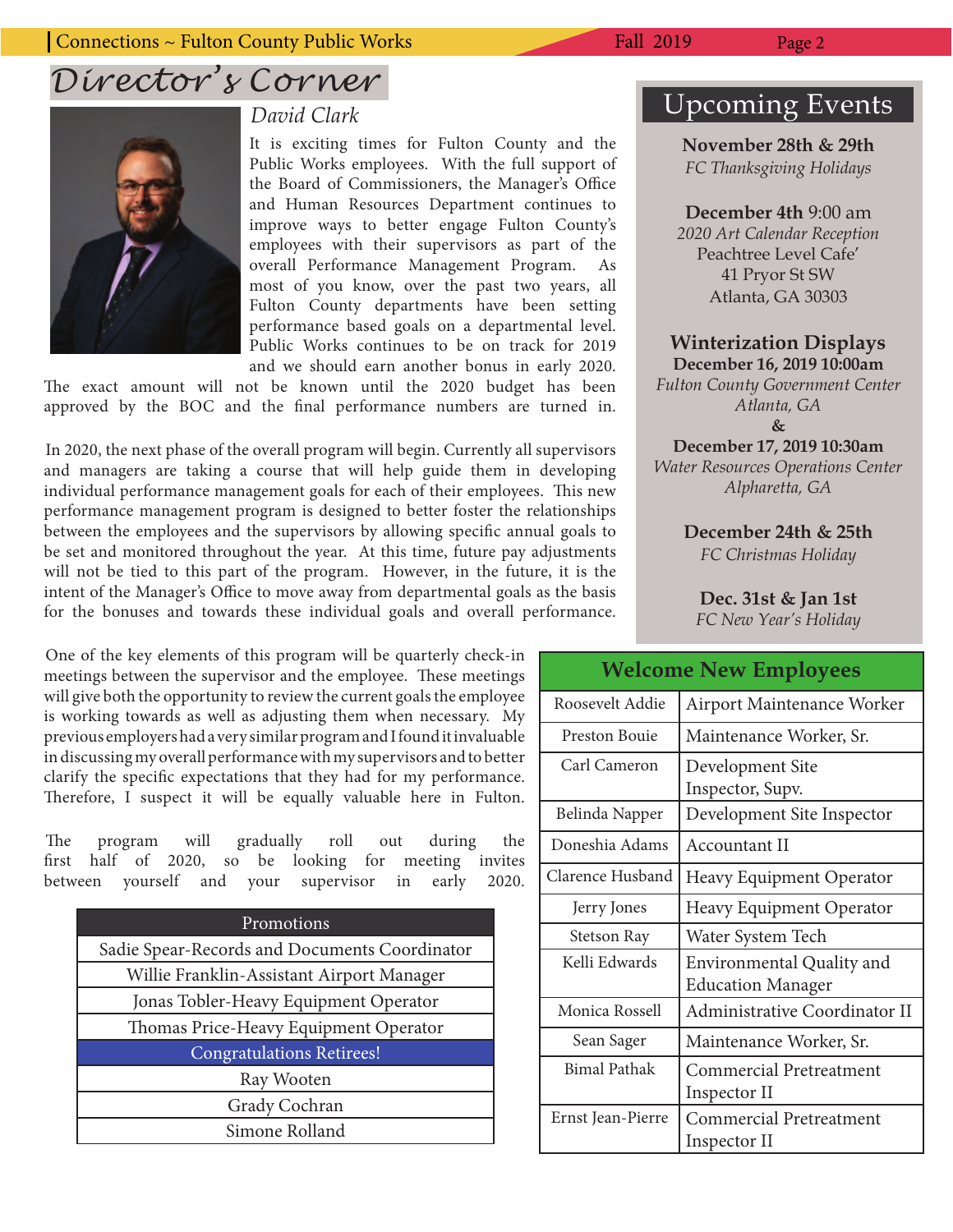| Connections ~ Fulton County Public Works                                                                                                            |  | <b>Fall 2019</b>                        | Page 3                                             |  |
|-----------------------------------------------------------------------------------------------------------------------------------------------------|--|-----------------------------------------|----------------------------------------------------|--|
| PEO Explores the Mysteries of                                                                                                                       |  | Public Works by the Nun<br>October 2019 |                                                    |  |
| the Sewers<br>By: Kelli Edwards                                                                                                                     |  | 991.42 MG                               | <b>Total Water Distribute</b><br>(Million Gallons) |  |
| Clean Water Week is observed<br>each year during the third<br>week of October. During this<br>time, water professionals<br>promote water quality by |  | 9.11%                                   | Non-revenue Water (a                               |  |
|                                                                                                                                                     |  | 32                                      | Meters Replaced                                    |  |
|                                                                                                                                                     |  | 1,171.80<br><b>MG</b>                   | <b>Total Wastewater Tre</b><br>(Million Gallons)   |  |
| discussing the processes used<br>to alago sugatosustan kafana it                                                                                    |  | 55.82                                   | Sewer Easement Clear                               |  |

to clean wastewater before it returns to the environment. For this year's observance of Clean Water Week, the Public Education and Outreach



(PEO) team held our second annual Mysteries of the Sewer Truckor-Treat event. PEO educators and volunteers provided hands-on activities and experiences, designed to encourage community members and their families to think about pollution prevention and water quality.

At each event, program guests investigated the use of science and technology in our Mad Scientist lab experiments. Youth were excited to create their own "Spooky Slime" and discuss best practices for discarding fats, oils, and grease (F.O.G.). The PEO staff also brought along a display of how F.O.G. can block pipes and

drains, ultimately, preventing the flow of clean water. No October event is ever complete without fresh popcorn, cotton candy, sweet treats, and giveaways. We would like to extend a special statement of gratitude to our wonderful staff, volunteers, and our program partners at the Johns Creek Environmental Campus and the South Fulton Arts Center. If you are interested in learning more about clean water week and how you can participate in next year's celebration, please contact Kelli L. Edwards at Kelli.Edwards@fultoncountyga.gov or 404-612-8745.

# **TSPLOST Update**

## *By: Randy Beck*

The Citizens Oversight Council held its 2019 final quarterly meeting on October 4, 2019. Topics of conversation were Transportation Special Purpose Local Option Sales Tax (TSPLOST) revenue figures from the Georgia Department of Revenue; citizens overall awareness of TSPLOST projects versus regular transportation projects funded through local

taxes; upcoming efforts to secure TSPLOST into the future; an overview of the County's responsibility as the administrator of the TSPLOT program to provide program guidance and; the lack of guidance from the Senate Bill and Intergovernmental Agreement (IGA) regarding potential TSPLOT project modifications, timing changes, funding allocations and project substitution.

On October 25, 2019, the annual meeting of the TSPLOST Project Managers and City Managers occurred. This annual assessment of the TSPLOST program by all participating cities provides an excellent forum to share ideas, discuss challenges and look collectively to the upcoming year. Topics discussed this year included the following: revenue figures from the Georgia Department of Revenue running at about 90% of projections; TSPLOST project identification practices and means for increasing the general public's perception; discussion of the Citizen's Oversight Council's concern with assuring transparency and community input on TSPLOST project modifications, funds reallocation and the need for an approved process; ensuing conversation from the individual cities and how they are currently handling the project modification and fund reallocation issue and; the presentation of the first annual TSPLOST countywide project report encompassing a complete list of projects and the progress of each projects as generated by the County's Capital Projects website from information entered by each city.

|                 | ган догу                                           | rage <i>J</i>                                          |  |  |  |  |
|-----------------|----------------------------------------------------|--------------------------------------------------------|--|--|--|--|
|                 | <b>Public Works by the Numbers</b><br>October 2019 |                                                        |  |  |  |  |
| Vater Resources | 991.42 MG                                          | <b>Total Water Distributed</b><br>(Million Gallons)    |  |  |  |  |
|                 | 9.11%                                              | Non-revenue Water (annualized)                         |  |  |  |  |
|                 | 32                                                 | Meters Replaced                                        |  |  |  |  |
|                 | 1,171.80<br><b>MG</b>                              | Total Wastewater Treated<br>(Million Gallons)          |  |  |  |  |
|                 | 55.82                                              | Sewer Easement Cleared (acres)                         |  |  |  |  |
|                 | 174                                                | <b>Water and Sewer Permits Processed</b>               |  |  |  |  |
|                 | (YTD: 27)                                          | Sewer Overflow >10,000 Gal                             |  |  |  |  |
|                 | 3<br>(YTD: 33)                                     | Sewer Overflow <10,000 Gal                             |  |  |  |  |
|                 | 22.34                                              | Reuse Water Provided JCEC<br>(Million Gallons)         |  |  |  |  |
|                 | 5.83                                               | Reuse Water Provided Little River<br>(Million Gallons) |  |  |  |  |
|                 | 2,200                                              | Citizens Reached by PEO staff                          |  |  |  |  |

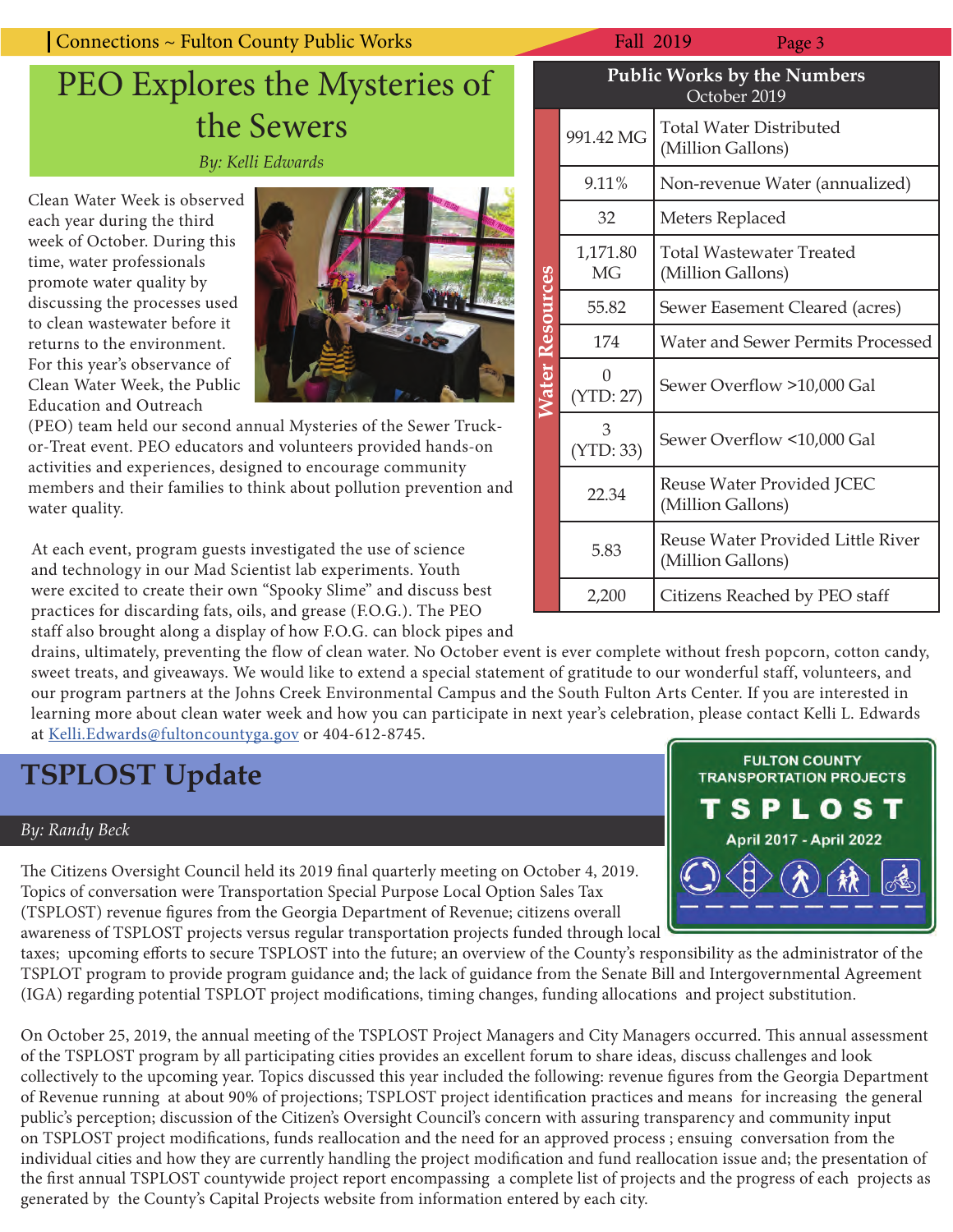### Connections ~ Fulton County Public Works Fall 2019 Page 4

# Tech Talk-Report Card for Flow Monitors

## *By: Anna Skipper*

Fulton County uses sensors called flow monitors to track depth and velocity in our collection system. We have a large system with over 200 flow monitors. Our largest sewer basin, Big Creek, one of five, has 814 miles of sewer pipe and 70 monitors. The monitors take measurements at 15 minute intervals, and with a large basin like Big Creek we are generating over 2000 measurements a day. That's too much data for humans to look at and understand without help from man's 21st century best friend: the computer.

To help us turn this large, unwieldy amount of raw data into digestible and actionable information, we have developed a report card that is a summary of both the performance of the system at individual monitoring locations and the characteristics of the sewer flow at that location. First, we chose performance metrics for both dry and wet weather. Then we determined what values of each metric were considered acceptable, concerning, or problematic. After that, we weighted each metric depending on how severe we deemed failure of that metric to be. For example, not meeting capacity requirements during dry weather will automatically result in a D grade because this is a performance metric we want to ensure we are meeting.

A report card is created using this analysis for a given period of time – in this example, July to September. The grade that the monitor received and the performance metric values used to determine that grade are shown at the top of the report card. Additional information shown on the report is the flow rate ranges, average

flow during dry weather in million gallons (MGD), and the extra volume in million gallons



**Report Card Produced by Python software to make comparisons in wastewater**  collection system flow monitors for year and seasons.

due to storms. We compare the storms and the system's response that occurred during a quarter of the year to two previous measurement periods: the previous year's quarter and the season (in this example, summer 2018).

The creation of these report cards is now fully automated using Python, an open-source programming language, and LaTeX, a markup language document preparation system. Automation allows us to quickly create report cards for each flow monitor in a particular basin and to repeat this analysis every quarter. When we group all the flow monitors in a basin together, trends and trouble spots start to emerge. As we track the performance of these basins over time, we will be able to understand even more about our system and its behavior.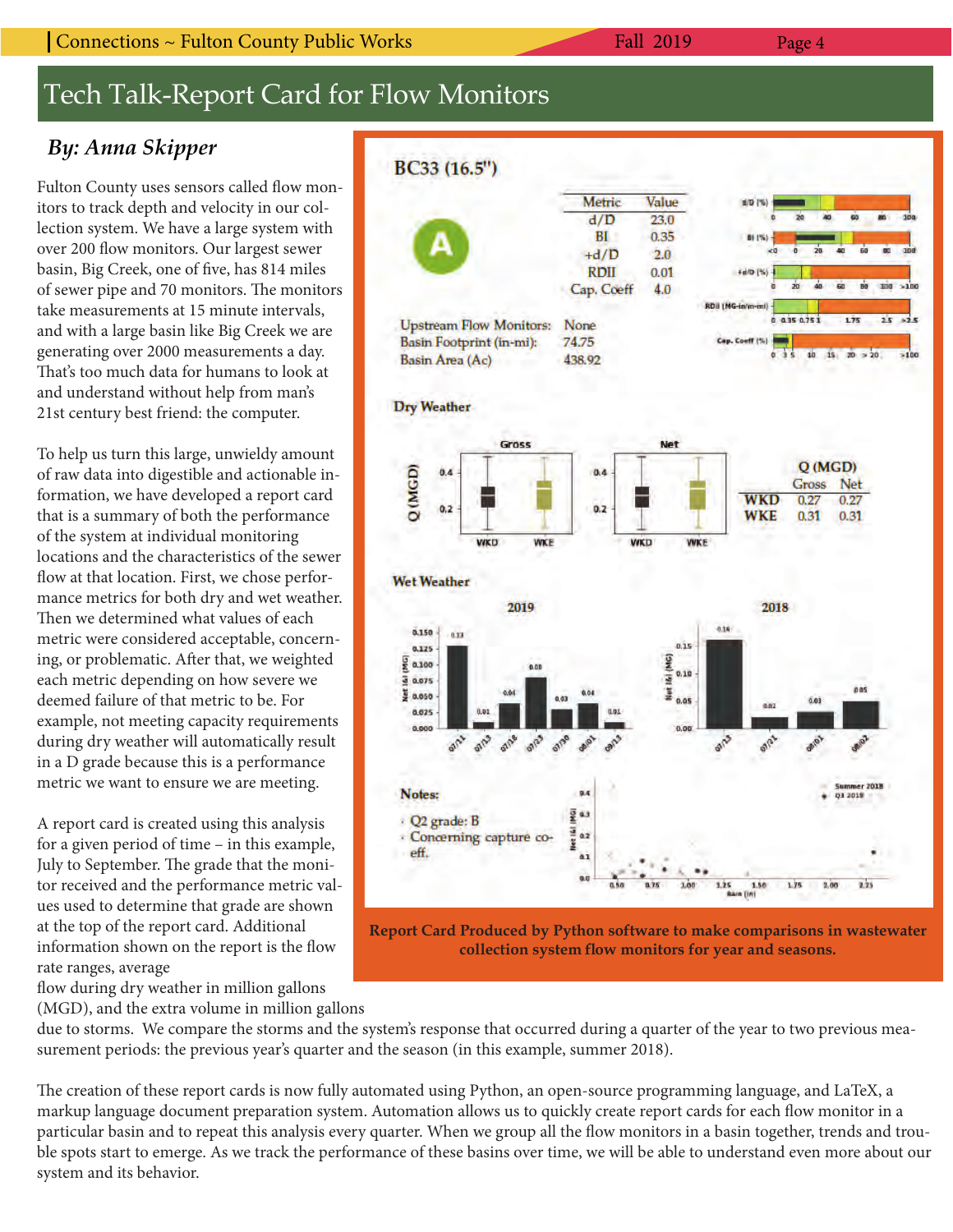

## **Fulton County Public Works Hosts 4th Annual Model Water Tower Competition**

## *By: Amy Warnock*

On October 30th, students from four Fulton County middle schools gathered at the Tom Lowe Drinking Water Treatment Plant for the fourth annual Fulton County Model Water Tower Competition. Nineteen teams, with 54 total participants came from Bear Creek, Haynes Bridge, Holcomb Bridge, and Ridgeview Charter middle schools to compete.

The Model Water Tower Competition is an engineering design contest. Students are given specific criteria for height and volume, and a goal of creating the most efficient water tower. Scores are determined by measuring the weight of the tower, the amount of weight the tower can support, and the speed with which the tower fills and drains, as well as from an interview by a panel of judges. A separate award is also given for artistic design.

This year's first place award went to Team "Lit Fireballs" from Haynes Bridge Middle School. Second place honors went to Team "R2D2" from Holcomb Bridge Middle School, and third place was awarded to Team "Pumpkinators", also from Haynes Bridge Middle School. This year's Artistic Design award went to the beautifully designed tower of Team "Power Plants", from Bear Creek Middle School.

During the competition day, students have their towers judged, participate in educational activities, and take a tour of the drinking water treatment facility. They also have the opportunity to interact with many different water professionals throughout the day. There were 30 volunteers from the Department of Public Works, Veolia, and from other utilities and organizations in the area came out to help measure, interview, and score the students' entries. One of the goals of the competition is to introduce students to careers in the field of water and wastewater that they may not have considered previously.

A special thank you to all of our volunteers for another successful competition. We look forward to including even more schools next year.

## Building Partnerships through Annual Rivers Alive Cleanups *By: Shelley Lange*

Public Education Outreach (PEO) works tirelessly to promote environmental stewardship and to build its volunteer base. Annual water and land clean ups are becoming a very special area of need within Fulton County. By reaching out to employees and partnering with other municipalities, community groups, nature centers, private companies, and the National Parks Service, PEO grows its volunteer ranks.

Annually in the fall, PEO partners with Rivers Alive, a volunteer cleanup program that targets all waterways in the state of Georgia including streams, rivers, lakes, beaches and wetlands. Rivers Alive is sponsored by the Georgia Department of Natural Resources Environmental Protection Division's Environmental Outreach Program. While PEO schedules clean ups throughout the year, the Rivers Alive clean ups have allowed us to really ramp up the clean ups, and get in touch with new partners.

On August 24th PEO partnered with the Autrey Mill Nature Preserve and Heritage Center in Johns Creek on a stream clean up, Adopt-A-

Stream Bacterial Sampling Demonstration and a tour of the Tom Lowe Atlanta-Fulton County Water Treatment Plant. This event was followed by an October 1st corporate clean up with the Xylem Corporation. PEO, Xylem and our long standing partner, the National Parks Service, hit the Chattahoochee River in canoes. Finally on October 4th, PEO, the Blue Heron Nature Preserve (BHNP), and a new social group joined forces to initiate a day of service to help clean up Nancy Creek. These 3 clean ups alone resulted in over 300 pounds of debris being removed from of our waterways. While we value our partners in good water stewardship, both old and new, we take this time to also thank our own Public Works employees for your well established friendships and partnerships in the Rivers Alive program – you answer the call – every time! To learn more about participating in a cleanup or organizing your own, visit https://riversalive.georgia.gov/about-rivers-alive, or call PEO at 404-612-7400.